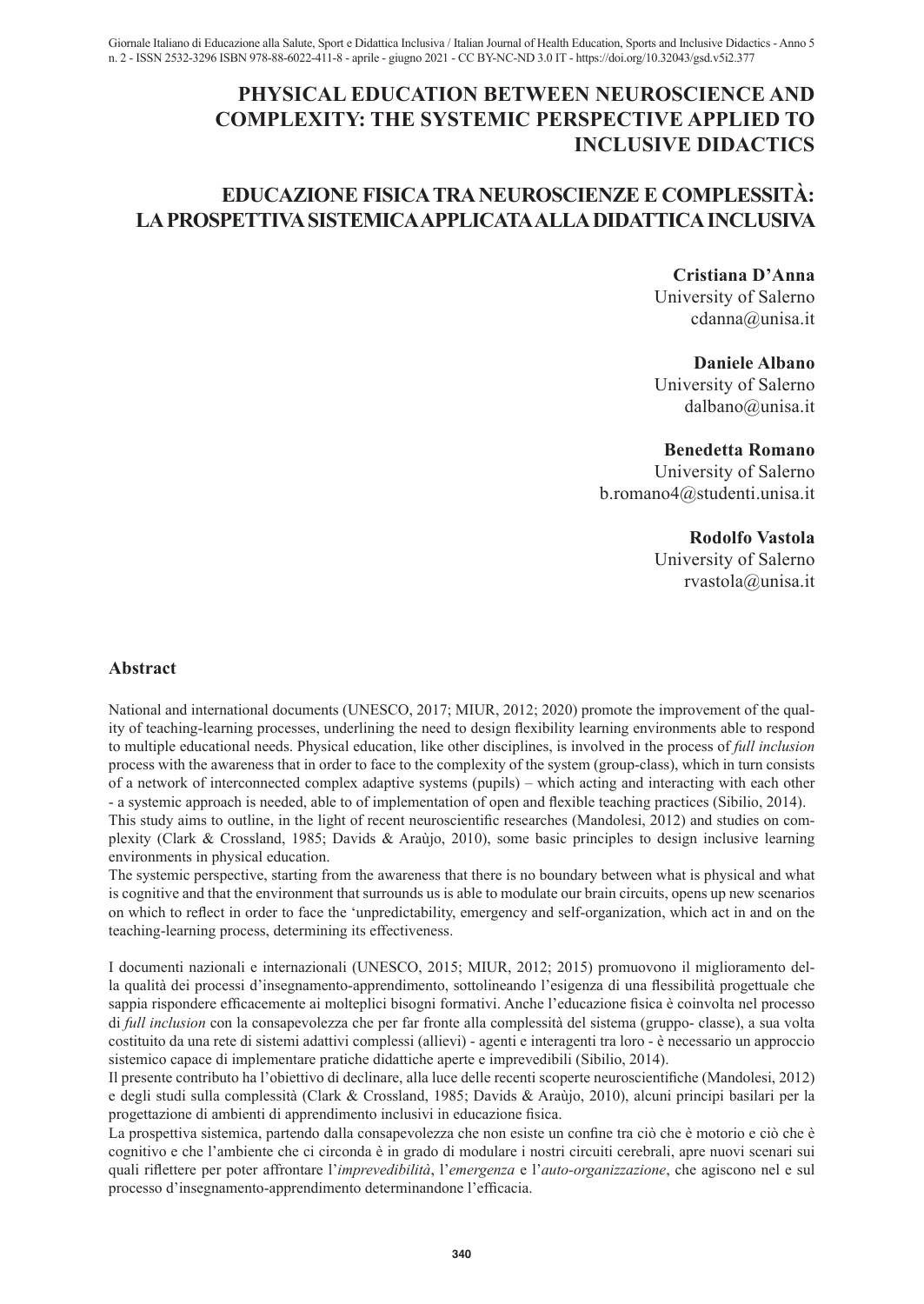### **Keywords**

Complexity, Inclusive didactics, Learning environment, Neuroscience, Physical education Complessità, Didattica inclusiva, Ambienti di apprendimento, Neuroscienze, Educazione fisica

#### **Introduction**

In recent decades, inclusive education has been the subject of great attention at national and international level, both from the political world and from pedagogical and didactic research. The United Nations Organization has highlighted its centrality, making the inclusion a protagonist of Objective 4 of the 2030 Agenda for Sustainable Development, assigning it a fundamental role for the improvement of the quality of life. The goal, invests on training considering knowledge and skills the necessary tools that *«*provide a quality education, fair and inclusive and learning opportunities for all*»* (UNESCO, 2017).

The change in the way of *making school* has seen the overcoming of the simple integration of pupils/ students in the classrooms in favour of a new organization and planning of teaching aimed at a real inclusion of everyone and everyone, that through measures of "adaptation" of the programmatic plans, of diversified organization of the methodologies and of the system of evaluation of the learnings, promotes the concept of "personalization" of these that is in line with the more current conception of "inclusive didactics" (D'Anna, 2020). The *focus* is no longer on the individual student and its difficulties to recover, but is on the context and how to improve it, designing effective and adequate "facilitators" and eliminating or reducing the "barriers" to participation and learning (WHO, 2001; 2007).

It is a real paradigmatic change that "observes" and "grasps" the differences according to a different perspective oriented to the deep understanding of the strengths and weaknesses of the students. The logic of *full inclusion* invites teachers to take the concept of difference as a guiding principle for inclusive teaching action, recognizing the importance of a systemic and complex approach that solicits the responsibility of teachers (Di Gennaro et al., 2018). The practice of physical education (PE), as already stated by the *International Charter for the EF, Physical Activity and Sport* (1978) is a fundamental right for all strongly reaffirmed in the 2015 version also through the introduction of universal principles: gender equality, not-discrimination and social inclusion in and through sport. The most recent national and international documents internazionali (MIUR, 2012; 2018, Bangsbo et al., 2016; WHO, 2018) highlight the benefits of physical education and sport, underlining its potential, also in the light of recent reports on the quality of inclusive processes, not without critical points (UNESCO, 2017; 2019) and the current pandemic situation (UNESCO, 2021).

The Italian school system, in recent decades, has put in the foreground the inclusive teaching through a succession of regulatory interventions, from the different Guidelines (2009; 2010; 2011) to the directives and ministerial circulars for pupils with Special Educational Needs (MIUR, 2012; 2013), from Law 170/2015 to the most recent legislative decrees (2017; 2019; 2020), confirming a strong commitment in this direction.

The improvement of teaching-learning processes, requires the need for a design flexibility that can effectively respond to the multiple training needs through a new organization and planning of teaching able to reduce all forms of exclusion (Booth, 2011, p. 304) promoting inclusive quality processes (Booth  $\&$  Ainscow, 2008). The EF is also involved in the process of *full inclusion* with the awareness that to cope with the *complexity of the system* (group-class), in turn consisting of a network of complex adaptive systems (students) - agents and interacting with each other - it is necessary to implement open and unpredictable teaching practices (Sibilio, 2014), able to respond to different training needs.

The learning experiences offered to pupils and students during EF lessons, must be adequately designed to guide them in the development of psychomotor skills and abilities, in the cognitive understanding and in the acquisition of the social and emotional abilities useful to the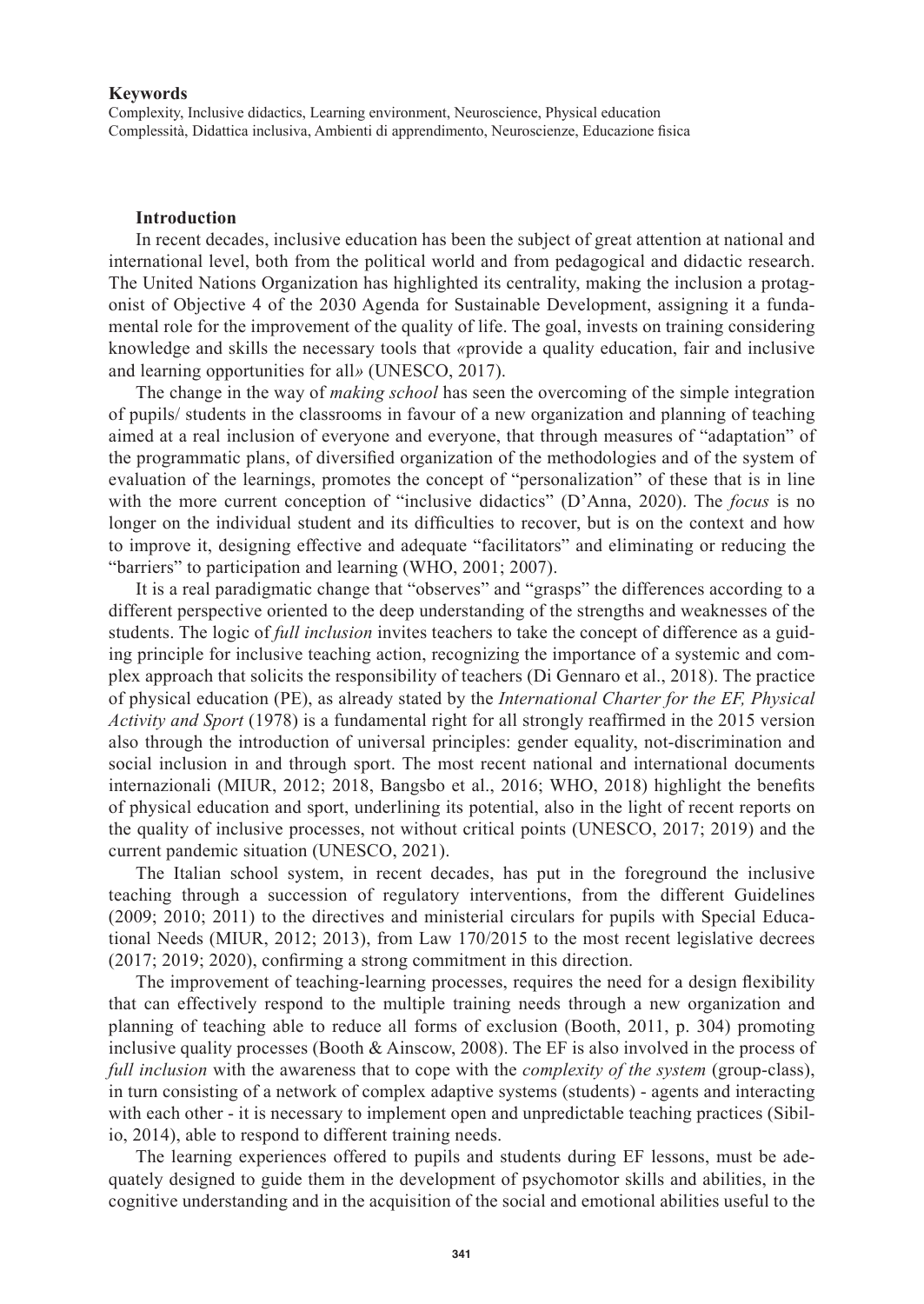construction of a better quality of life, in the full respect and valorization of the differences and the peculiarities that distinguish them (Mclennan & Thompson, 2015).

In the light of recent neuroscientific findings (Mandolesi, 2012) and studies on complexity (Clark, 1997; Davids & Araùjo, 2010; Davis & Sumara, 2012), this paper focuses on the design of learning environments, assuming a systemic approach to Inclusive Teaching in EF (SAITinEF), in which the non-linearity of teaching-learning processes (Chow et al. 2016; Correia et al., 2019) becomes the point of convergence between neuroscience and complexity.

## **1. Neuroscience and complexity: motor system as a** *complex cognitive system*

Until fifty years ago there was a clear separation between the associative areas of the cortex designated for cognitive processes and the motor areas, excluded from these processes and purely dedicated to the elaboration of motor aspects.

Recently behavioural, neurophysiological and neuroanatomical studies have questioned this traditional model of cognition, re-evaluating the role of the motor system, which assumes a determining function in this regard. 'The motor cortex as a whole comprises a primary motor cortex, which gives final command for movements, and a premotor cortex, or primary cortex of higher order, that is instead involved in the programming that is upstream of the final execution of the movement» (Fogassi, 2019). These findings confirm the centrality of the motor system, involved not only in the execution of movements, but also fully involved in the planning of finalized actions. Some movements, even simple, could not be always activated by the cerebral cortex; they can instead be directly controlled by the spinal cord or be mediated by cortical and subcortical areas not motor (Mandolesi, 2012). The connections between the different motor areas and not, highlighted by the most recent neuroscientific studies, show that the motor system is also a *complex cognitive system*. This highlights the overcoming of the traditional model of cognition with a revaluation of the motor system, no longer seen as a simple performer, but the main protagonist in the programming and planning of motor acts and finalized actions (Lakoff & Johnson 1999; Berthoz, 2011; Berthoz & Petit, 2006; Rizzolatti, & Senigallia, 2006; Gallese et al. 1996). In this sense cognition is no longer considered the representation of a predetermined world by a predetermined mind, but rather becomes *enactment*, that is, the production of a world and a mind on the basis of the lived experiences and actions that a being performs in the world (Varela et al., 1991). Knowledge, therefore, is seen as an active process, rooted in the body and in the biological dimension (Varela et. al 1992; Lakoff & Johnson 1999).

In the light of the briefly described scientific evidence, research in the field of education has reassessed the biological dimension in the relationship between teaching and learning, increasingly strengthening the binomial pedagogy-neuroscience tracing new trajectories of studies and research with the aim of overcoming methodological reductionism, anchored to an idea of reality modelled by abstract underlying principles that can be interpreted through physical and mathematical formulas, that focuses attention on the main parameters, considered to have a greater impact than the minor ones and breaks down the problems into simpler parts losing sight of the global nature of the system, leaving out the relationships between the different parts that make up the system itself.

The overcoming of this perspective has allowed contemporary scholars to take up the concept of complexity, starting from the assumption that "the whole is greater than the sum of the parts" (Aristotle). An approach that inevitably clashes with reductionism, overturning the vision of reality that is characterized, therefore, as complex. «There is complexity when the different components that make up a whole are inseparable [...] and when there is an interdependent, interactive and inter-retroactive fabric between the parts and the whole and between the whole and the parts» (Morin, 1999, p. 6). Overcoming the idea of stable equilibrium states, characterized by uniformity of configuration and regularity of the arrangements, complex systems are presented as dynamic and unstable, in constant and progressive adaptation and readjustment through a changeable passage from one configuration to another, so as to legitimize the consideration that «to the monotonous and 'stationary' universe of the simple and homeostatic systems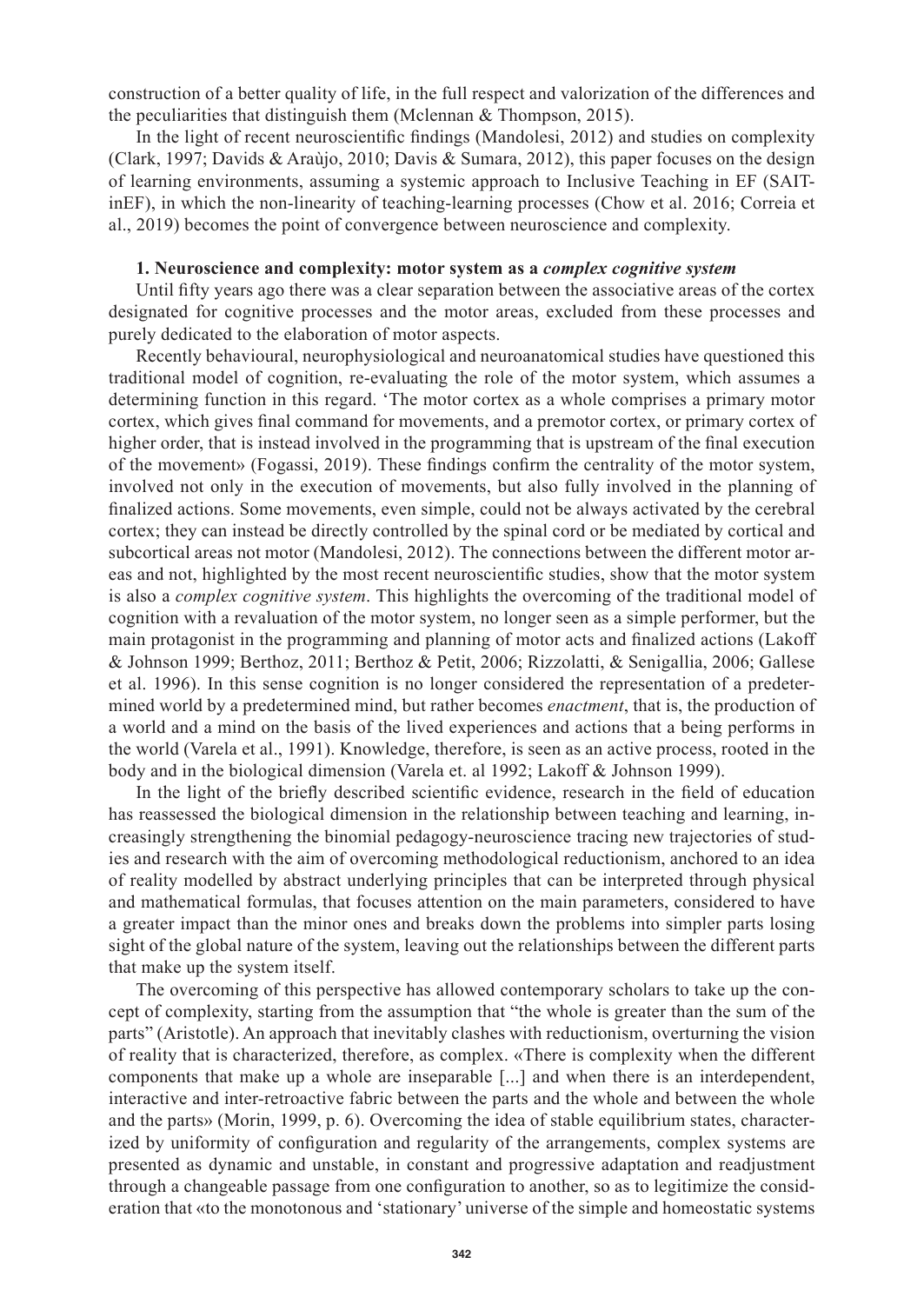has alternated an 'uncertain' universe» (Morin, 1977). The parameters that characterize the paradigm of complexity refer to nonlinearity, multidimensionality, discontinuity, contradiction and randomness of processes.

The paradigm of complexity, on the same wave of neuroscience, invites to take a systemic perspective, starting from the awareness that there is no boundary between what is physical and what is cognitive and that the environment around us is able to modulate our brain circuits.

The reassessment of the biological dimension of learning resulting from the scientific evidence of neuroscience, the resulting new pedagogical guidelines, the complexity paradigm and the current regulatory frameworks promote the study and research of innovative processes in the educational field. Remarkable in Italy are the didactic guidelines in this regard from *Bio-education* (Fraunfelder, 1994) to *Semplessità* (Sibilio, 2014), from *Didattica Enattiva* (Rossi, 2011) to *Neurodidattica* (Rivoltella, 2012) to the most recent *Didattica Embodied* (Gomez Paloma, 2017) which, with the aim of improving the quality of teaching-learning processes, take up the challenge posed by neuroscience and complexity.

In teaching PE field, the international scientific literature responds to this challenge through the implementation of a series of approaches that in ecological-dynamic and systemic perspective, from *coordination dynamics* (Kelso, 1984; 1995) to *Ecological Approach* (Gibson, 1979); from *Constraint Led-Approach* (Newell, 1986; Davids et al., 2008; Renshaw et al., 2016) to *Non-linear Pedagogy* (Chow, 2007; 2013) propose new innovative scenarios in the design and development of learning environments. These are studies which in recent years have focused research more on the technical performance; in fact, the scientific literature of these approaches in the field of PE in the school context is less substantial and even less so in an inclusive perspective.

#### **2. Principles of Dynamical Systems Theory as a framework to reflect in didactics**

The teaching-learning process in general, but particularly in physical activities is characterized as an embodied process, situated, distributed, in which the different behaviours emerge ad adaptive responses of our neurobiological system to a series of interacting constraints. At the basis of this statement is the awareness that our every behaviour is a phenomenon emerging from a bi-directional organism-environment synergy (Beek & Meijer, 1998, p. 106). In the domain of biological system characterized by such processes, what is crucial is not the regularity or constants, but the starting conditions, the organizing principles, the attracting states, the emergence of forms, assume greater importance, the unpredictability and adaptability of configurations and what emerges.

Dynamic Systems Theory is able to explain through an integrated approach aspects of learning, cognitive development and pedagogy; This is a paradigm shift that implies acceptance of chaos and complexity as it happens in multiple theoretical fields such as physics, biology, chemistry, engineering, ecology and psychology (Capra, 1996; Gleick, 1987; Thelen & Smith, 1994).

The system indicates an assembly of interacting components "whose properties derive from relations between three parts of it" (Capra, 1996, p. 27); this system is dynamic because it is changeable, synergistic, with an apparently random order.

A first element that distinguishes dynamic systems is self-organization. Students and teachers are individuals made up of different systems: biological, affective and cognitive. A view of students as complex adaptive dynamic systems emphasizes the individuality and complexity of each and every student.

Each dynamic system, in addition to being fluid and integrative, has a kind of state space, which is an abstract construct that explains how all the different and multiple emerging behaviours, are "open" to a system and "constrained" the degree of freedom available to the different components of the system itself (Thelen & Smith, 1994).

The basic teaching principle that teachers should always keep in mind is to consider each student peculiar in their own state space and in the different and possible behaviours that determine and enhance the differences between students even in the answers in terms of self-organ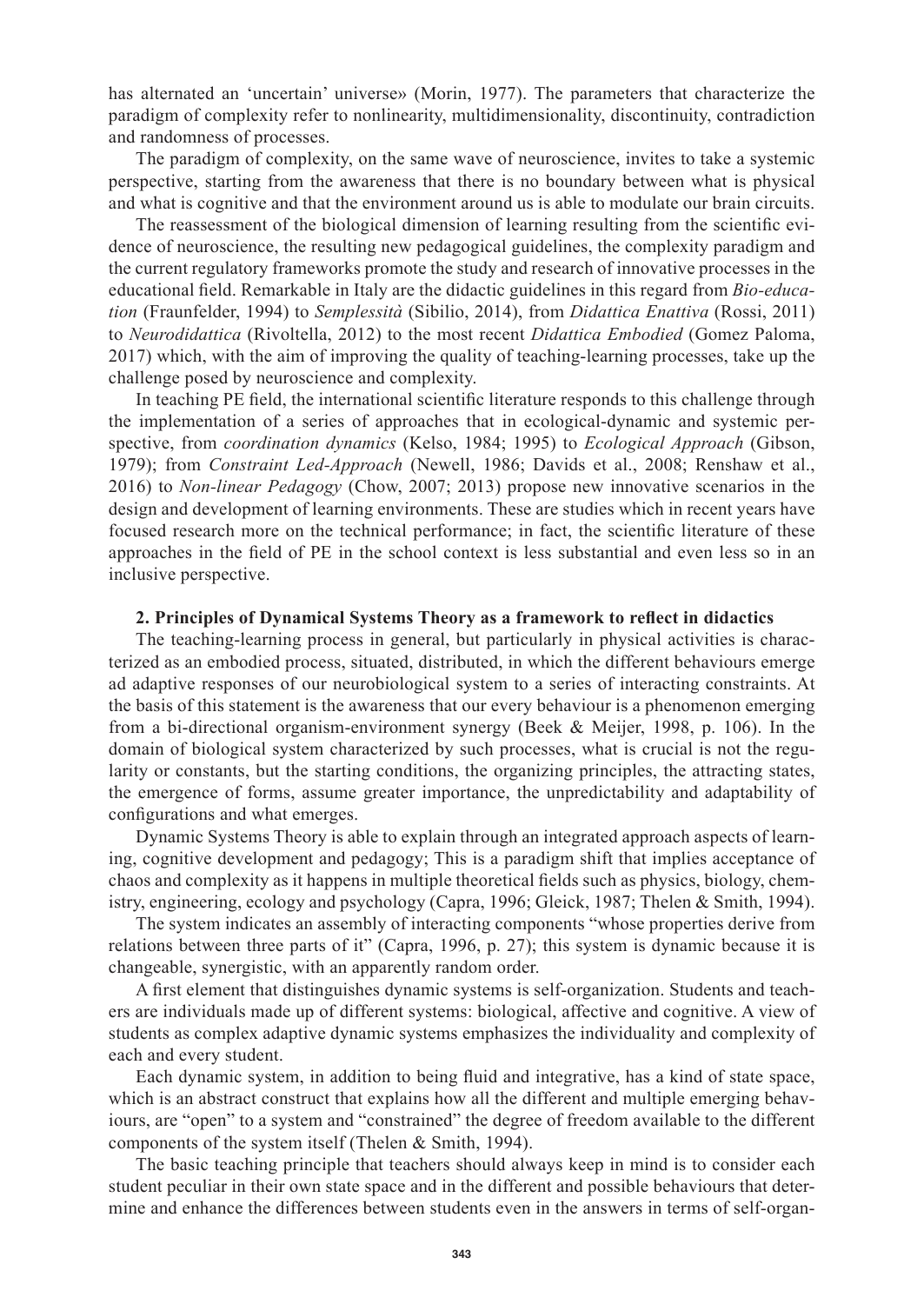ization of its state.

Self-organization emerges from the confluence of components and variables within the system. For self-organization to occur, the system must be complex and open to changes in the environment (Thelen & Smith, 1994).

The mechanism of learning is a very complex phenomenon in which the student undergoes a series of phase changes (transitions), in which the cognitive system organizes itself by bringing out new models of understanding (Kelso, 1995). To support and facilitate these state changes, the teacher can act through control parameters that are variables external to the system that can act on it by conditioning the transition from one state to another.

Acting on the variables of the system means acting didactically on the different and interacting variables inherent in the designed learning environment.

If effective self-organization emerges it means that learning has taken place; however, there may also be the case of a noise that disturbs the system, which stimulated it to new adaptations without yet determining in the immediate the supposed learning, a self-organization that will probably happen at a later time following different times and ways. Some studies have shown that some teaching methods may have more impact than others on the perturbations of the system.

Fig. 1 graphically highlights the hypothetical effectiveness of different teaching strategies to encourage learning; cooperative learning and even more problem-solving, which are centred on the student with the teacher who assumes the role of facilitator, determine changes in the attractiveness of the student and therefore are more conducive to significant and stable learning over time (Eggen & Kauchak, 2001).



Fig. 1 The hypothetical effectiveness of different teaching strategies for facilitating learning. The more student-centred the higher the frequency of large perturbations to the system (Eggen & Kauchak, 2001)

Another aspect that distinguishes the complexity of learning environments is the non-linearity of processes, so there is no direct proportionality between input and its out-put. Pedagogically, there is not always a direct relationship between teaching and learning Teachers, from experience, know that sometimes lesson plans assumed to be effective do not occur in the implementation of teaching.

#### **3. Systemic Approach to Inclusive Teaching in Physical Education (SAITinPE)**

The quality, the intentionality, the processuallity of the educational interventions are terms that recur more and more frequently in the teaching of PS and Physical activities in formal and non-formal contexts (Colella, 2019). In fact, there is an increase in studies aimed at improving the professional skills of teachers/coaches who investigate teaching-learning processes through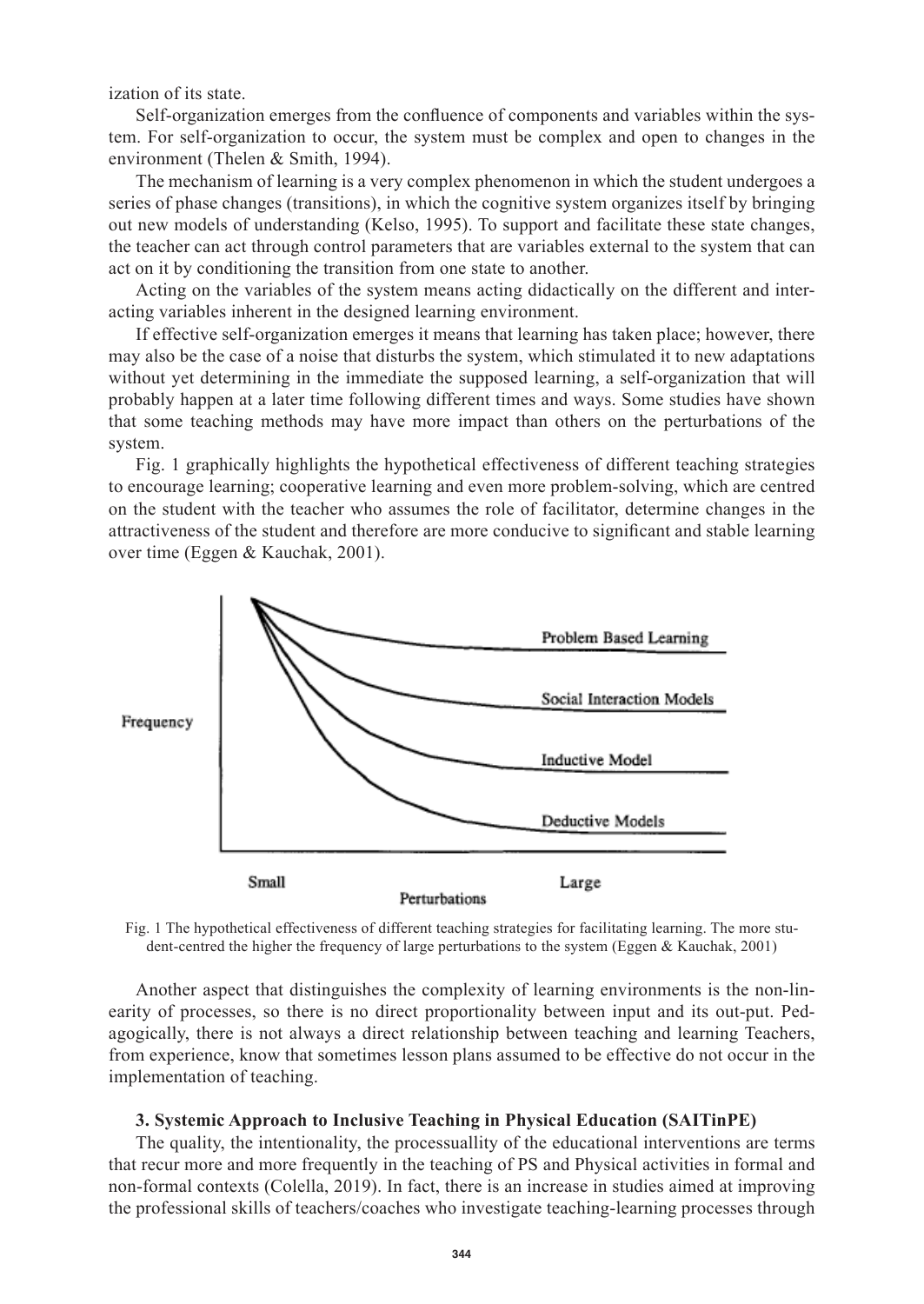the analysis of the different variables in the game in the complex design and implementation of learning environments. Some of these focused on the non-linearity that characterizes the acquisition and development of motor skills (Pesce, 2002; Pesce et al., 2015; Bortoli & Robazza, 2016), placing dynamism and intrinsic complexity of learning and motor control (Davids, et al., 2008; Davids & Sumara, 2008; Renshaw et al., 2010).

Improving the quality of teaching is a key aspect for the implementation of effective educational actions and interventions aimed at the acquisition of new learning (Renshaw et al., 2010) it is necessary to respond to non-linear logic with pedagogical approaches (Chow & Atencio, 2012; Tan et al., 2012) able to grasp and enhance the individual differences between students, considering also as a priority the complex interactions that occur between individual students, the proposed tasks and the environment (Chow et al., 2011;Chow et al., 2015; Renshaw et al., 2010; Chow & Atencio, 2012). Figure 2 briefly illustrates the key elements of the Systemic Approach to Inclusive Teaching in Physical Education (SAITinPE), involved in the complex educational design management of inclusive teaching PE.

This proposed model is in a preliminary study phase, and is the subject of critical reflection and analysis before the development of field trials.



Fig. 2 (Systemic Approach to Inclusive Teaching in Physical Education -SAITinPE) (Adapted from Chow, 2013 & Zambotti et al., 2015)

It is necessary to underline that the perspective from which this model is born, shifts the focus from the technical-performance objectives to processes oriented to knowledge, skills, transversal competences, also with a view to transferring to other domains of life. In line with this perspective, in the awareness of the centrality of the approach based on the manipulation of constraints born from the ideas of Newell (1986) and Davids (2008), at the center of the model there is *individual-task-environment triad* to underline the awareness that any behavior or action directed towards a goal is the product of self-organization *emerging* from an interaction between constraints. The Constraint Led Approach (CLA), according to the theoretical framework of neuroscience and complexity, considers mind, body and environment systemically interconnected (Beer, 2003; Kelso, 1995; Port & van Gelder, 1995; Thelen & Smith, 1994; Thelen et al., 2001): one influences the other and conditions/shapes behavior/act/finalized action. A model of this type consider learning as "embodied", situated, highlighting the strong interconnection between what is cognitive and what is physical. In an integrated and at the same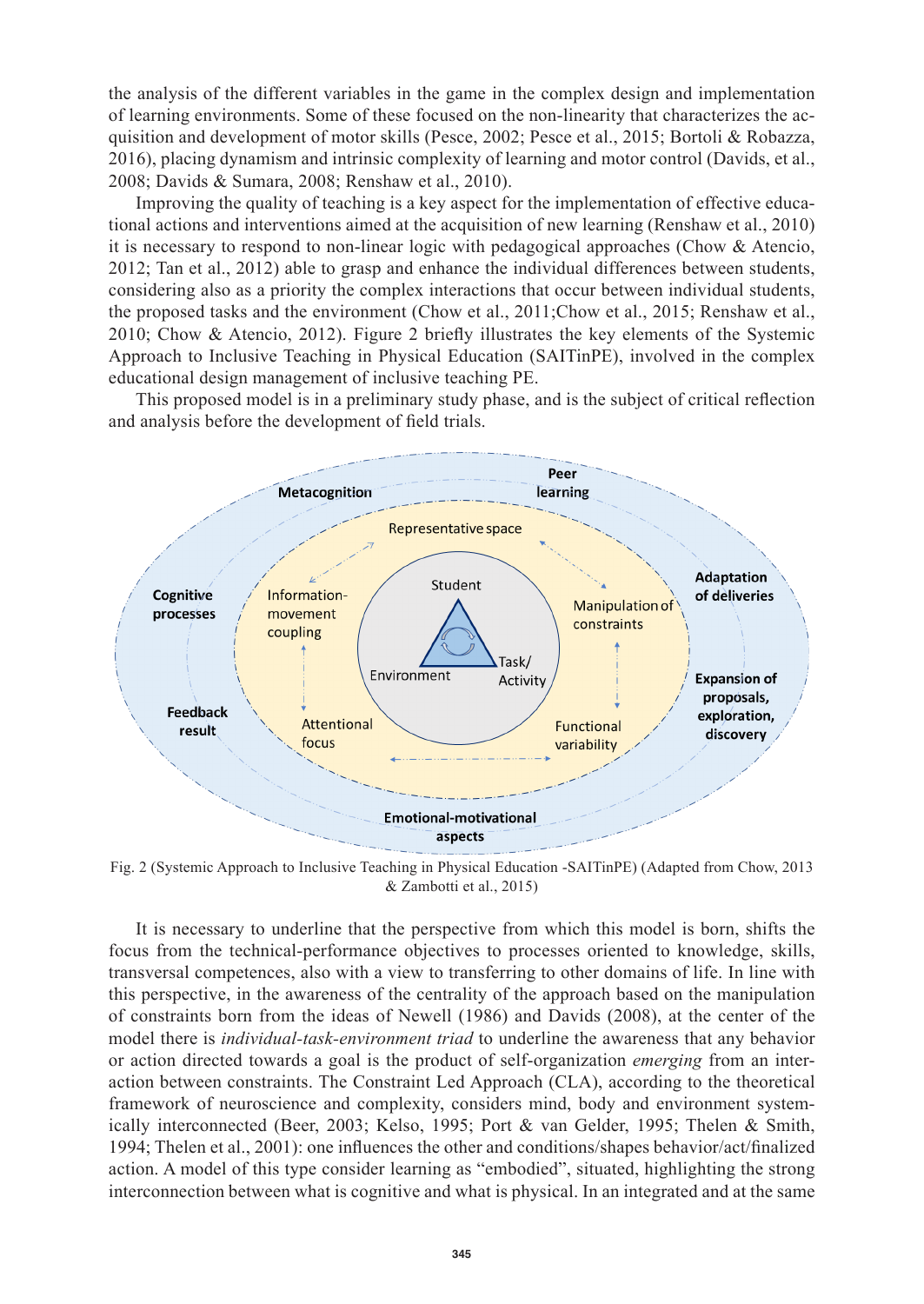time systemic vision, we want to highlight that in the class group, every individual and, therefore, every *individual triad*, interconnects with other individualities; many *complex adaptive systems* interact with each other, inducing in adaptations and behavioral readjustments resulting from both these relationships and the interconnection between the different elements of didactic planning modulated and calibrated by the teacher in the situation. For this reason, the conceptual framework of SAITinPE, exemplified in fig. 2, to complete the triad, reports a double extension of the elements to be taken into consideration in the design. A first circle highlights the principles of Chow's non-linear pedagogy (2013): *representative learning design, movement- perception coupling, manipulation of constraints, functional variability, external focus of attention*; a second circle, from an inclusive perspective, in full respect and in the enhancement of differences, highlights the seven key points of inclusive education (Zambotti et al., 2015): *adapted to physical education (peer learning, adaptation of tasks, extension of proposals / exploration and discovery, emotional-motivation aspects, cognitive processes, metacognition, feedback and results.*

In Italy over the last twenty years, there have been several studies that have focused attention on some of the variables involved in the design of learning environments. By acting on the principle of manipulation and task variation, the educator/coach can create favorable conditions for meaningful learning: «creating problem situations of varying difficulty according to individual skill levels; presenting the problems to be solved and the goal to be achieved; encouraging the student to explore their skills and the opportunities of the environment, and to discover the most effective motor solutions» (Bortoli & Robazza, 2016, p. 34). The functional variability of the practice is the key to the educational method experimented in the *Joy of moving* project which starts from the development of the body in motion to reach the formation of the citizen (Pesce et al., 2015). Also interesting is the analysis of teachers' communication styles that differentiate reproduction and production styles (Mosston & Ashworth, 2008; Syrmpas et al., 2017; Colella, 2018), with significant repercussions on learning processes. A study by Bortoli et al. (2005) analyzed the dimensions of individual orientation and the perception of the motivational climate, identifying some elements in the Target model that allow educators/teachers to provide useful information to create a motivational climate oriented on competence.

The aforementioned design variables have been analyzed in a focused way; however, we are well aware of the complexity of an analytical study in the educational field since, as highlighted, the variables influence each other, sometimes resulting in unpredictable and unexpected educational repercussions. The systemic approach arises from this awareness with the aim of understanding how to exploit the educational effectiveness of these complex and dynamic interconnections in a functional way. Reasoning as an example on the time variable, one can reflect on the positivity in qualitative terms of the creation of some rest areas within the teaching proposal; the purpose of these areas inserted *ad hoc* is to allow a brief recovery to the students, overcoming a stress condition that is not only physiological, but also cognitive with the aim of filtering the achievement of an excessive stress phase capable of to trigger possible behavioral problems and / or unexpected manifestations. The dilution of the times in this sense, becomes a real decrease in the density of the *load*. As it happens in a workout when we increase the recovery times between one series and another to lower the load, in a very similar way it happens in this example, in which the *rest zones* lower the level of stress and amplify the possibilities of responding effectively to the proposals that will follow. What we want to highlight is that this time reduction inevitably acts systemically on cognitive processes, on the attentional focus and on the motivational aspects. It is precisely this systemic perspective that can give us a more functional reading of the intrinsic dynamics of the learning environments implemented from time to time.

### **Conclusions**

As highlighted, the SAITinPEe is in an initial phase of study; it is intended to proceed with the analysis of the different variables and the interconnections between these and then proceed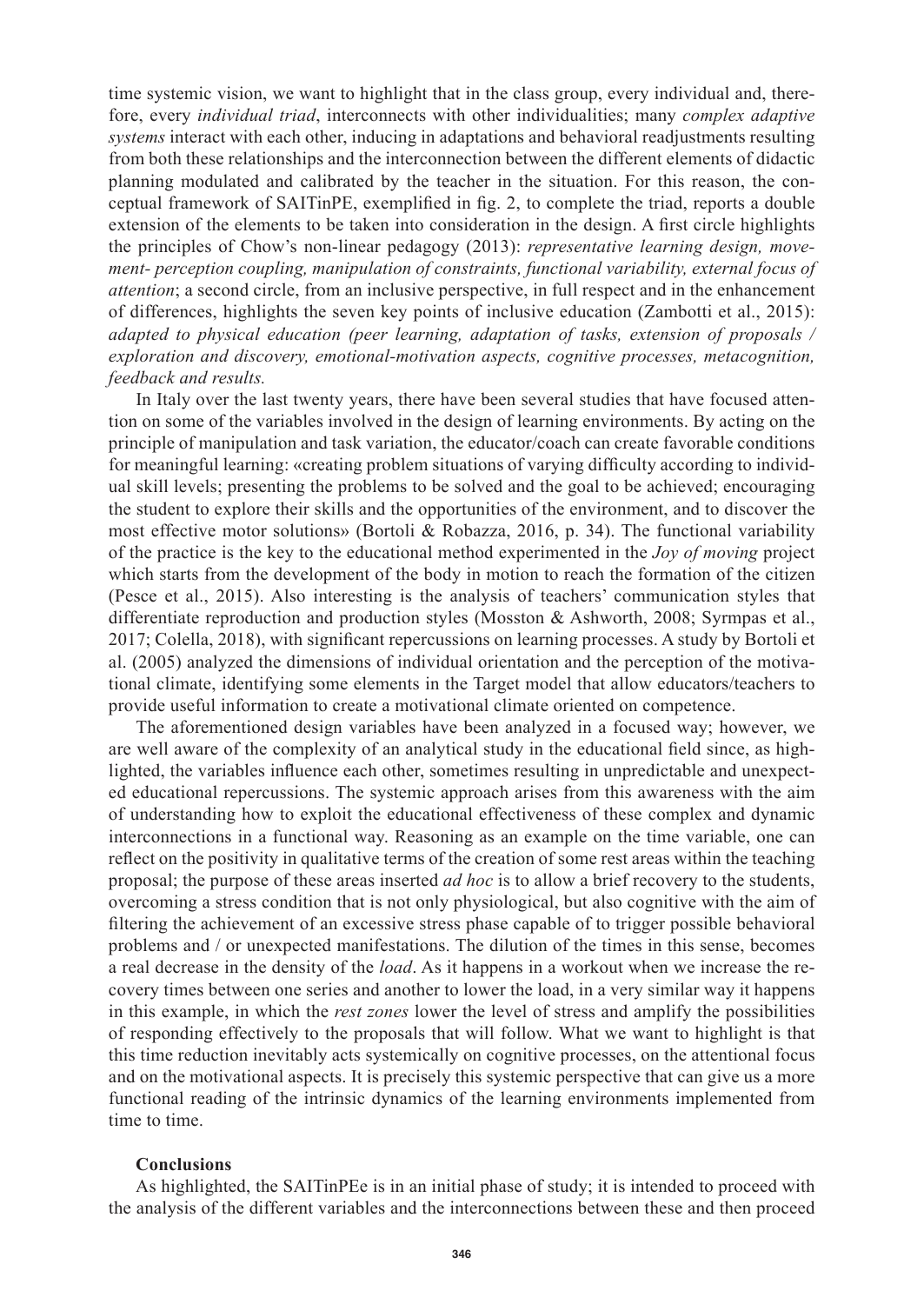with the training of teachers and the subsequent experimentation of the model, also through research-action.

It is clear that there is an essential need for specific training for teachers to develop professional skills suitable for the implementation of this systemic approach to didactic design, even if it is not only the methodological competences that interferes with the realization of effective learning environments (lack of the teacher specialized in primary school, the structural and organizational problems of school institutions).

The complexity of the classes that characterizes the current scenario of contemporary society requires a great commitment and a strong sense of responsibility on the part of teachers in knowing how to respond adequately to different training needs.

To be able to design effective learning environments, providing appropriate and calibrated customizations of the didactic interventions in accordance with the heterogeneity of the class group is required a «reflective professionalism that must be supported, not so much by procedures to be followed in a rigorous way, but by tools to build situated learning environment, to be directors rather than performers» (Rossi & Giaconi, 2016, p. 7).

The systemic and non-linear logic highlights the impossibility of defining the design phases in a rigid and linear way; on a background of systematicity that methodologically guides the choices, a didactic action is grafted that is reflective and proactive following non-linear logics (Sibilio, 2014). The teacher modulates the teaching "in situation" through a continuous recognition of the learning environment, of the student / class group and of the "task" and proceeds in the modulation and re-modulation of his actions adapting to the situation. «The practice is not the implementation of a mere rationality, the result of a pre-established planning; it is constructed in a situation starting from micro decisions, from bricolage approximations and adjustments» (Altet, 2003, p. 37).

The Systemic Approach to Inclusive Teaching in Physical Education (SAITinPE), in the light of what has been highlighted in this study, has considerable potential in managing the complexity of teaching-learning processes and the group of conceptual ideas and methodological suggestions functional to the didactic action. The educational design of effective learning environments in PE plays a central role in guaranteeing the educational success of each student by enhancing the resources of the individual and of the entire class group. According to this perspective, the success is of the single student of the class group who supported him in the training path and of the teacher / educator, who is enriched in terms of self-efficacy, motivation and professional gratification.

#### **References**

- Altet, M. (2003). *La ricerca sulle pratiche di insegnamento in Francia* (tr.it.). Brescia: La Scuola.
- Bangsbo, J., Krustrup, P., Duda, J., et al. (2016). The Copenhagen Consensus Conference 2016: children, youth, and physical activity in schools and during leisure time. In *British Journal of Sports Medicine*, June 2016. doi:10.1136/bjsports-2016-096325
- Beek, P.J. & Meijer. O.G. (1988). On the nature of the motor-action controversy. In: Meijer O.G., Roth, K. (Eds.). *Complex movement behaviour: the motor-action controversy*. Amsterdam: Elsevier Science, pp.157-85.
- Beer, R.D. (2003). The Dynamics of Active Categorical Perception in an Evolved Model Agent. *Adaptive Behavior, 11*(4), 209–243. https://doi.org/10.1177/1059712303114001
- Berthoz, A. (2011). *La semplessità*. Torino: Codice.

Berthoz, A., & Petit, J.L. (2006). *Phénoménologie et physiologie de l'action*. Paris: Odile Jacob.

Booth, T. (2011). The name of the rose: Inclusive values into action in teacher education. Prospects, 41(3), 303-318.

Booth, T., & Ainscow, M. (2008). *L'Index per l'inclusione* (tr. it.). Trento: Erickson.

Bortoli, L. & Robazza, C. (2016). L'apprendimento delle abilità motorie. Due approcci tra con-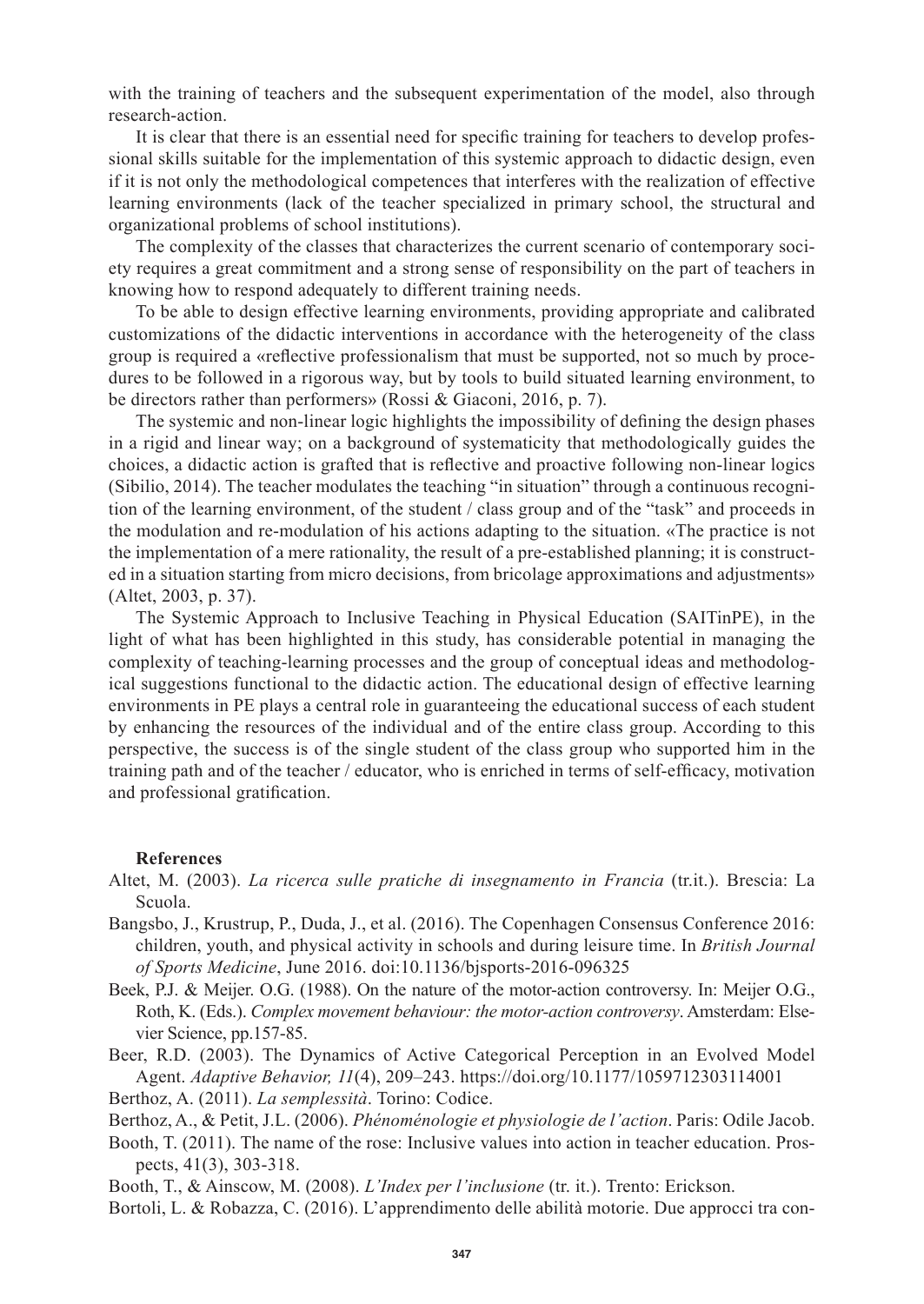fronto e integrazione. In *SdS/Scuola dello Sport*, n.109, pp. 23-34.

- Bortoli, L., Bertollo M., Robazza, C. (2005). Sostenere la motivazione nello sport giovanile. Il modello Target. In *Giornale Italiano di Psicologia dello Sport*, 3(3), pp. 69-72.
- Capra, F. (1996). *The Web of Life*, ISBN 0385476760.
- Chow, J. (2013). Nonlinear Learning Underpinning Pedagogy: Evidence, Challenges, and Implications. In *Quest,* 65, pp. 469– 484. doi:10.1080/00336297.2013.807746.
- Chow, J. Y., & Atencio, M. (2012). Complex and nonlinear pedagogy and the implications for physical education. In *Sport, Education and Society*, pp. 1–21.
- Chow, J., Davids, K., Button, C. & Renshaw, I. (2015). *Nonlinear Pedagogy in Skill Acquisition: An Introduction*. New York, NY: Routledge.
- Chow, J., Davids, K., Hristovski, R., Araújo, D. & Passos, P. (2011). Nonlinear Pedagogy:Learning Design for Self-Organizing Neurobiological Systems. In *New Ideas in Psychology*, 29, pp. 189–200.
- Chow, J.Y., Davids, K., Button, C., Shuttleworth, R., Renshaw, I. & Araújo, D. (2007). The Role of Nonlinear Pedagogy in Physical Education. In *Review of Educational Research*, 77, 3, pp. 251-278.
- Clark, A. (1997). *Being there: putting brain, body and world together again*. Cambridge MA: MIT Press.
- Clarke, D. & Crossland, J. (1985). *Actions system: an introduction to the analysis of complex behaviour*. London: Methuen.
- Colella, D. (2018). Physical Literacy e stili d'insegnamento. Ri-orientare l'educazione fisica a scuola. *Formazione & Insegnamento,* XVI(1), pp. 33-42.
- Colella, D. (2019). Insegnamento e apprendimento delle competenze motorie. Processi e Relazioni. *Formazione & Insegnamento*, XVII(3), pp. 73-88.
- Correia, V., Carvalho, J., Araújo, D., Pereira, E. & Davids, K. (2019). Principles of nonlinear pedagogy in sport practice, In *Physical Education and Sport Pedagogy*, 24, 2, pp.117-132.
- D'Anna, C. (2020). L*ife Skills Education of Inclusion. Le potenzialità dell'Educazione Fisica e dello Sport a scuola*. Lecce: Pensa Multimedia.
- Davids, K. & Araùjo, D. (2010). The concept of "organismic Asymmetric" in sport science. In *Journal of Science and Medicine in Sport* 13(6), pp. 633-640.
- Davids, K., Button, C., & Bennett, S. (2008). *Dynamics of skill acquisition: A constraints-led approach. Champaign*, IL: Human Kinetics.
- Davis, B. & Sumara, D. (2012). Fitting teacher education in/to/for an increasingly complex world. Complicity. In *International Journal of Complexity and Education*, 9(1).
- Di Gennaro D.C., Aiello, P., Zollo, I. & Sibilio, M. (2018). Agire didattico inclusivo: una questione di stile? In *Pedagogia più didattica*. Trento: Erickson.
- Eggen, P. & Kauchak, D. (2001). Educational Psychology: Classroom Connections. 5<sup>th</sup> ed. New York: Macmillan.
- Fogassi, L. (2019). *Neuroscienze dei sistemi motori cognitivi e applicazioni riabilitative. Atti del convegno*. Le proprietà cognitive del sistema motorio, i neuroni specchio e implicazioni per la riabilitazione, Monza, Aprile 2019*.*
- Frauenfelder, E. (1994), *Pedagogia e biologia. Una nuova alleanza*, Napoli: Liguori.
- Gallese, V. et al. (1996). Action, recognition in the premotor cortex. *Brain*, 119, pp. 593-609.
- Gibson, J.J. (1979). *The ecological approach to visual perception*. Boston, MA: Houghton Mifflin.
- Gleick, J. (1987). *Chaos: Making a New Science*, New York: Viking.
- Gomez Paloma, F. (2017). *Embodied Cognition. Theories and applications in education science*. New York: Nova Science Publishers.
- Kelso, J.A.S. (1984). Phase transitions and critical behavior in human bimanual coordination. *American Journal of Physiology: Regulatory, Integrative and Comparative*, 15: R1000‑R1004.
- Kelso, J.A.S. (1995). *Dynamic Patterns: The Self-Organization of Brain and Behavior*. Cambrige: MIT Press.
- Lakoff, G. & Johnson, M. (1999). *Philosophy In The Flesh: the Embodied Mind and its Chal-*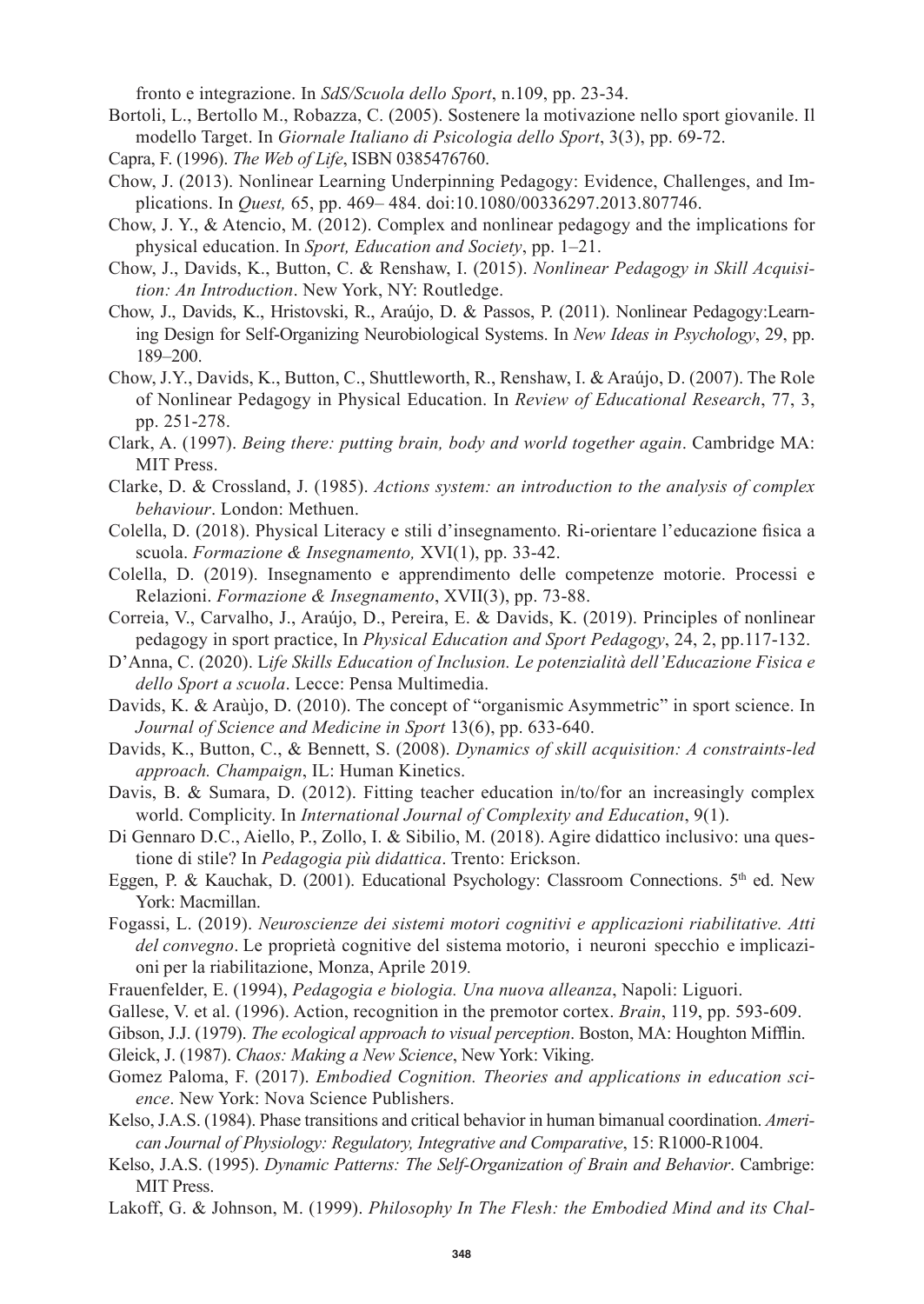*lenge to Western Thought*. Basic Books.

- Mandolesi, L. (2012). *Neuroscienze dell'attività motoria.Verso un sistema cognitivo motorio*. Milano: Springer.
- McLennan, N., & Thompson, J. (2015). *Quality Physical Education (QPE): Guidelines for Policy Makers*. Paris: UNESCO Publishing.
- Morin, E. (1977). *Il metodo, ordine, disordine, organizzazione*. tr. it., Feltrinelli, Milano, 1988.
- Morin, E. (1999). *La testa ben fatta. Riforma dell'insegnamento e riforma del pensiero*. Milano: Editore Cortina Raffaello.
- Mosston, M. & Ashworth, S. (2008). *Teaching physical education.* First on line edition available at: http://www.spectrumofteachingstyles.org/e-book-download .
- Newell, K.M. (1986). Constraints on the development of coordination. In M.G Wade & H.T.A Whiting (Eds.) Motor development in children. Aspects of coordination ad control, pp.341- 360. Dordrecht, Netherlands: Martinus Nijhoff.
- Newell, K.M. (1986). Constraints on the development of coordination. In M.G. Wade & H.T.A. Whiting (Eds.) *Motor Development in children: Aspects of coordination and control.* pp. 341-360. Dordrecht, Netherlands: Martinus Nijhoff.
- Pesce, C. (2002). Insegnamento prescrittivo o apprendimento euristico. *SdS-Rivista di cultura*, 55, pp.1-18
- Pesce, C., Marchetti, R., Motta, A. Bellucci, M. (Eds.), (2015). *Joy of moving. Movimenti e immaginazione.* Torgiano-Perugia: Calzetti-Mariucci.
- Port, R.F. & van Gelder, T. (1995). (Eds.). *Mind as Motion*, Cambridge, MA: MIT Press. Renshaw, I., Araujo, D., Button, C., Chow, J., Davids, K., & Moy, B. (2016). Why the Constraints-Led Approach is not Teaching Games for Understanding: a clarification. *In Physical Education and Sport Pedagogy*, pp. 459-480.
- Renshaw, I., Davids, K., & Savelsbergh, G.J.P. (Eds.). (2010). *Motor Learning in Practice: A Constraints-Led Approach* (1st ed.). Routledge. https://doi.org/10.4324/9780203888100
- Rivoltella, P.C. (2012). *Neurodidattica. Insegnare al cervello che apprende*, Milano: Raffaello Cortina.
- Rizzolatti, G. & Sinigaglia, C. (2006). *So quel che fai. Il cervello che agisce e i neuroni specchio.* Milano: Raffaello Cortina.
- Rossi, P.G. & Giaconi, C. (2016). Introduzione. In P.G. Rossi, C. Giaconi, *Micro-progettazione: pratiche a confronto. Propit, EAS, Flipped Classroom.* Milano: FrancoAngeli.
- Rossi, P.G. (2011). *Didattica enattiva. Complessità, teorie dell'azione, professionalità docente*. Milano: Franco Angeli.
- Sibilio, M. (2014). *La didattica semplessa*. Napoli: Liguori.
- Sumara, D. & Davis, W. (2008). *Enabling Constraints: Using Complexity Research to 5 Structure Collective Learning Activities.* Communication to Teaching Games for 6 Understanding Conference, Vancouver, B.C., Canada, May 14th to 17th.
- Syrmpas, I., Digelidis, N., Watt, A., Vicars, M. (2017). Physical education teachers' experiences and beliefs of production and reproduction teaching approaches. In *Teaching and Teacher Education*, 66, pp. 184-194.
- Tan, C.W.K., Chow, J. & Davids, K. (2012). How Does TGfU Work?: Examining the Relationship Between Learning Design in TGfU and a Nonlinear Pedagogy. In *Physical Education and Sport Pedagogy*, 17(4), pp. 331–348.
- Thelen, E. & Smith, L.B. (1994). *A dynamic systems approach to the development of cognition and action.* Cambridge, MA: MIT Press.
- Thelen, E. et al. (2001). The dynamics of embodiment: a field theory of infant perseverative reaching, In *Behavioral and brain sciences,* 24, pp. 1-86.
- UNESCO (2017). *A guide for ensuring inclusion and equity in educationand equity in education. The Global Education 2030 Agenda*. Paris: Unesco.
- UNESCO (2019). *Final report of the International forum on inclusion and equity in education* –Every learner matters, Cali, Colombia, 11-13 September 2019.